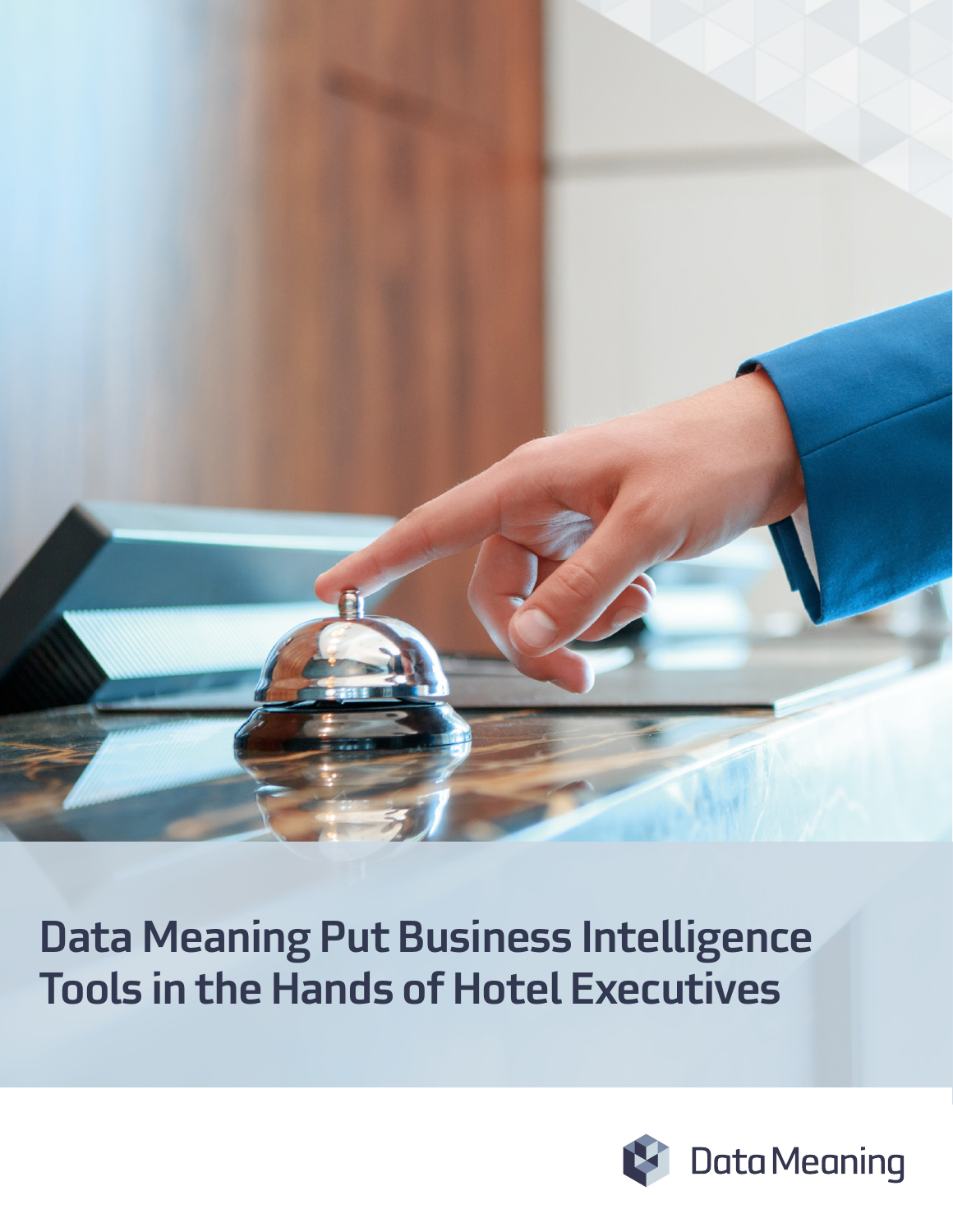# Fast and Flexible Report Tools Delivered to Executive's iPads

### Business Challenge

The client in this case is a global leader in the hospitality industry. Their business is becoming more complex, as industry competitors manage multiple brands and develop new properties rapidly. The client operates hundreds of properties worldwide and is developing roughly twenty percent of these at any one time. The company owns ten brand franchises. Faced with a dated business information reporting system, company executives turned to Data Meaning to deliver fast and flexible access to the key performance indicators (KPIs) they needed to stay competitive.

#### Need for Key Performance Indicators

Company executives working to attract new franchisees require up-to-the minute information on their brand hotel properties (actual and under development). Access to KPIs for each brand is also important so that any potential new property can be reviewed and then positioned within an appropriate brand. KPIs for the hospitality industry include average daily rate (ADR), revenue per available room (RevPAR), and occupancy rate. Fast and flexible access to these KPIs would give company executives the information and credibility needed to sign franchise deals with the best properties.

### Faster and More Flexible System Needed

In this competitive situation, the company used a legacy reporting system that was too slow and did not offer ad-hoc capabilities. KPI data was often a month old by the time it reached executives. Report updates about hotel brand changes and new development properties were equally slow. The company needed a faster and more flexible reporting system to allow them to compete.

### Faster Analytics in the Short Term

To address these issues, the client planned to modernize its reporting system in two phases. First, they commenced a project to build a system-wide data warehouse. Finally, they built an interim solution for the business intelligence (BI) tools they would ultimately use with their data warehouse. The interim system uses flat file outputs from existing company data sources to build reports with MicroStrategy BI tools. Initial functionality is limited but does allow company executives to gain fast and flexible access to the major business KPIs in the short term.

### Delivering Data into Executive Hands

For the interim project, the client needed to send report data directly to end-users. MicroStrategy had just released (2010) plug-in functionality to make BI report dashboards available in Apple iPhone and iPad applications (apps). Client executives understood that making data available directly to hand-held devices met their need for fast and flexible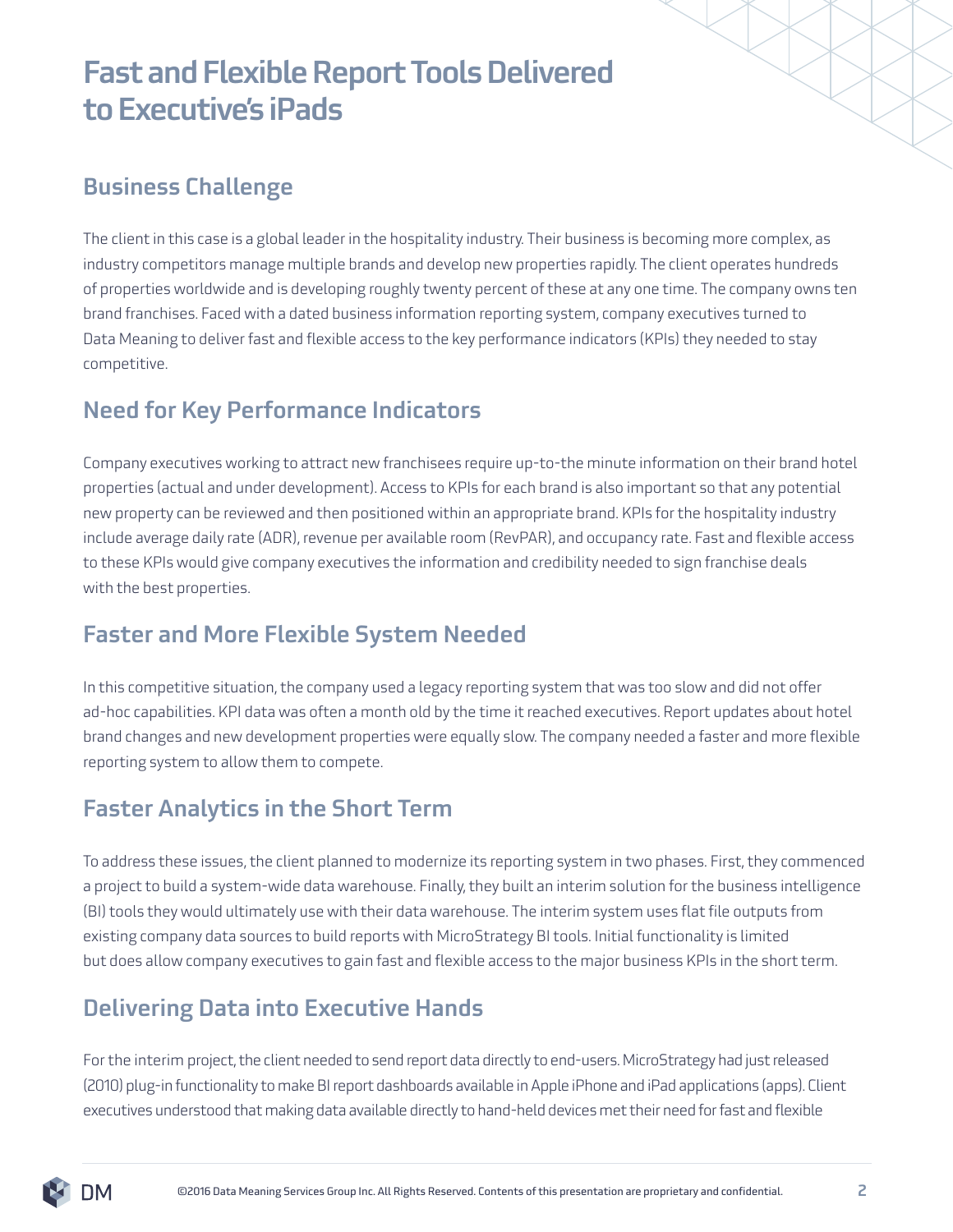# Fast and Flexible Report Tools Delivered to Executive's iPads

delivery. Using the elegant iPad as the delivery vehicle also emphasizes the cutting edge nature of the their brand. The company made a decision to adopt the Apple iPad as their corporate standard for executive information delivery.

### Data Meaning MicroStrategy BI App Expertise

The client realized that they needed specialist expertise that could only be supplied by a company such as Data Meaning. App plug-in functionality is only available with the latest MicroStrategy software release. Most BI implementation companies have no experience using the latest release because their clients are using older versions. Data Meaning experts learned to use the app plug-in as soon as it was released and were ready to help the client immediately.

### Data Meaning Delivered Fast Results at a Reasonable Price

In addition to their expertise with MicroStrategy BI tools, Data Meaning offered the client two additional advantages. First, Data Meaning provided expert implementation resources on short notice so that the company would not lose time waiting for results. Second, the Data Meaning "expert only" implementation approach is less expensive than larger competitors that require management overhead. As a result, Data Meaning delivered fast and flexible BI tools to company executives at a reasonable price.

### Rapid Development Environment

To accomplish this, Data Meaning built iPad apps and iPhone apps in just two months using out-of-the box MicroStrategy functionality. Not only are the apps attractive to executives, they also deliver fast performance. Using a mobile server to feed an iPad app bypasses the browser and improves response times. Apps require minimal IT support and are very user-friendly.

#### Positive Business Results

Company executives now use fast report dashboards on their iPads to access and query their KPIs. The company's image when presenting data to a potential franchisee is considerably enhanced. Up-to-the minute data allows executives to be competitive and credible. A long project to overhaul the company's data warehouse became an opportunity to adopt new technology to compete immediately and effectively. Data Meaning provided the expertise and speed-to-market the company needed to deliver fast and flexible intelligence into the hands of their executives.